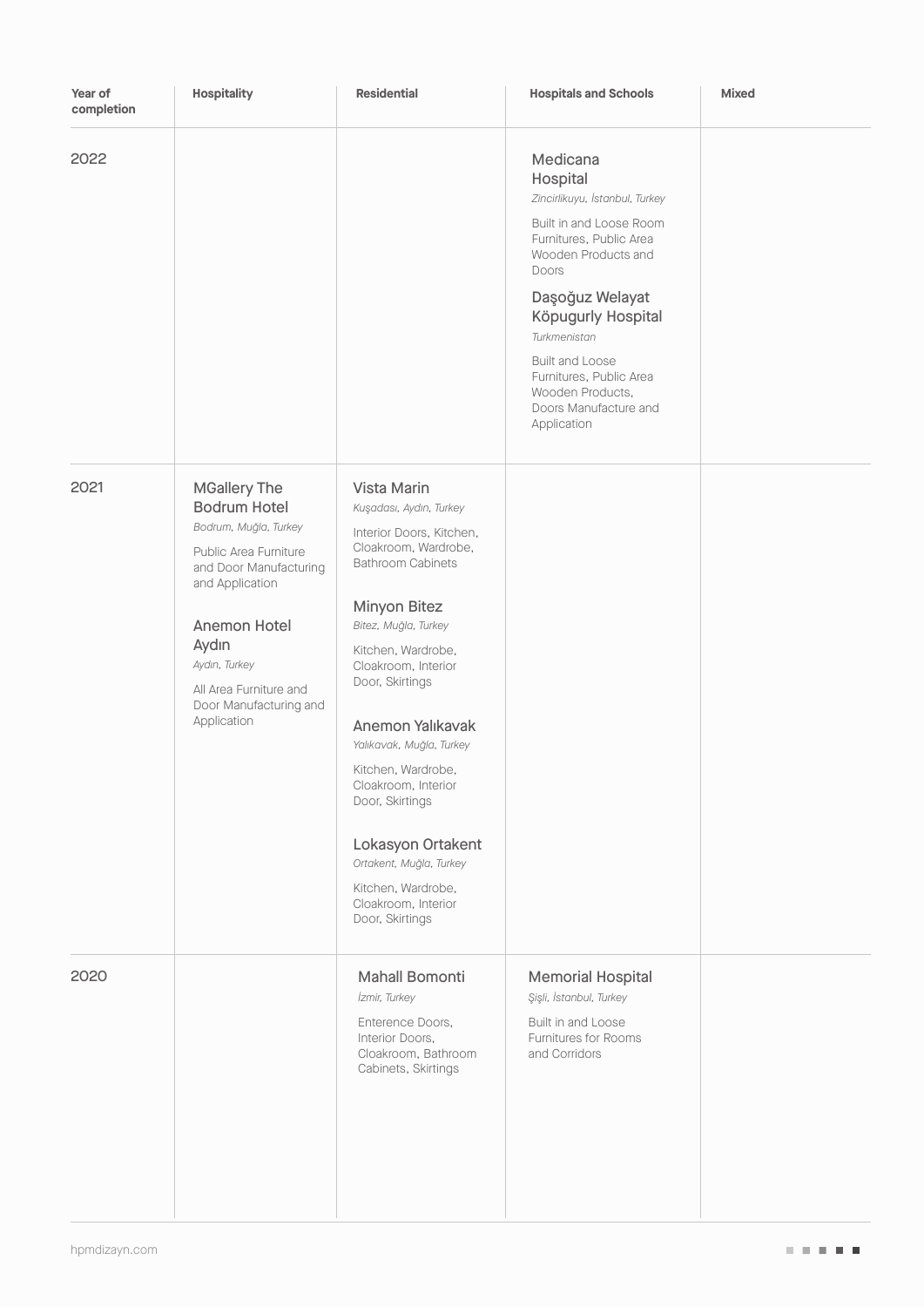| Year of<br>completion | <b>Hospitality</b>                                                                                                                                                                                                        | <b>Residential</b>                                                                                                                                                                                                                                                                                        | <b>Hospitals and Schools</b>                                                                                                                                                                                                                                                                                                                                                                                                                                                                                                                                                                          | <b>Mixed</b>                                                                                                                                                                                                                                                                                                                                                                                                                                                                                                                                                                                                                                                                               |
|-----------------------|---------------------------------------------------------------------------------------------------------------------------------------------------------------------------------------------------------------------------|-----------------------------------------------------------------------------------------------------------------------------------------------------------------------------------------------------------------------------------------------------------------------------------------------------------|-------------------------------------------------------------------------------------------------------------------------------------------------------------------------------------------------------------------------------------------------------------------------------------------------------------------------------------------------------------------------------------------------------------------------------------------------------------------------------------------------------------------------------------------------------------------------------------------------------|--------------------------------------------------------------------------------------------------------------------------------------------------------------------------------------------------------------------------------------------------------------------------------------------------------------------------------------------------------------------------------------------------------------------------------------------------------------------------------------------------------------------------------------------------------------------------------------------------------------------------------------------------------------------------------------------|
| 2019                  |                                                                                                                                                                                                                           | <b>Folkart Incity</b><br>İzmir, Turkey<br>Built in Furnitures, Door<br>Manufacturing and<br>Application<br>Egeli Ritim<br>İzmir, Turkey<br>Built in Furnitures, Door<br>Manufacturing and<br>Application<br>Egeli Style<br>İzmir, Turkey<br>Built in Furnitures, Door<br>Manufacturing and<br>Application | <b>Memorial Hospital</b><br>Bahçelievler, İstanbul, Turkey<br>Built in and Loose Furnitures,<br>Doors, Lobby Furnitures,<br>Acryrilic Manufacturing and<br>Application<br>Medicana Hospital<br>Bahçelievler, İstanbul, Turkey<br><b>Built in and Loose Furnitures</b><br>Manufacturing and<br>Application<br>Fenerbahçe<br>Üniversitesi Medicana<br><b>Tip Fakültesi</b><br>İstanbul, Turkey<br>Built in and Loose Furnitures,<br>Door Manufacturing and<br>Application<br>American University of<br>Iraq<br>Baghdad, Iraq<br>Built in and Loose Furnitures,<br>Door Manufacturing and<br>Application | Giresun Çotanak<br>Arena<br>Giresun, Turkey<br>Built in furnitures, cabinets,<br>countertops, kitchen, desk,<br>interior door, acrylic<br>solutions<br>T.C. Karaçi<br>Başkonsolosluk<br>Karachi, Sindh, Pakistan<br>Built in furnitures, cabinets,<br>countertops, kitchen, desk,<br>interior door, acrylic solutions<br>DSİ - Genel Müdürlüğü<br>Yeni Hizmet Binası<br>Ankara, Turkey<br>Built in furnitures, wall<br>coverings, interior doors<br>Mecidiyeköy Ticaret<br>ve Ofis Binası<br>Mecidiyeköy, İstanbul, Turkey<br>Door Manufacturing and<br>Application<br>Aydın Mado Cafe<br>Efeler, Aydın, Turkey<br>Built in and Loose Furnitures,<br>Door Manufacturing and<br>Application |
| 2018 - 2019           | Vilayetler Evi<br>İzmir, Turkey<br>Built in and Loose<br>Furnitures, Door<br>Manufacturing and<br>Application<br>Sur Hotel<br>Aydın, Turkey<br>Built in and Loose<br>Furnitures, Door<br>Manufacturing and<br>Application | Adapark Evleri<br>Bodrum, Muğla, Turkey<br><b>Built in Furnitures</b><br>Manufacturing and<br>Application<br>Melon Evleri<br>Bodrum, Muğla, Turkey<br><b>Built in Furnitures</b><br>Manufacturing and<br>Application                                                                                      | Medicana Hospital<br>Çamlıca, İstanbul, Turkey<br>Built in and Loose Furnitures.<br>Doors, Lobby Furnitures,<br>Acryrilic Manufacturing and<br>Application<br>Medicana Hospital<br>Bursa, Turkey<br>Built in and Loose Furnitures,<br>Doors, Lobby Furnitures,<br>Acryrilic Manufacturing and<br>Application                                                                                                                                                                                                                                                                                          |                                                                                                                                                                                                                                                                                                                                                                                                                                                                                                                                                                                                                                                                                            |
| 2018                  |                                                                                                                                                                                                                           |                                                                                                                                                                                                                                                                                                           | İsabet Okulları<br>Aydın, Turkey<br>Door Manufacturing and<br>Application                                                                                                                                                                                                                                                                                                                                                                                                                                                                                                                             |                                                                                                                                                                                                                                                                                                                                                                                                                                                                                                                                                                                                                                                                                            |
| 2017 - 2019           |                                                                                                                                                                                                                           | Iconova<br>Gaziantep, Turkey<br>Built in Furnitures, Door<br>Manufacturing and<br>Application                                                                                                                                                                                                             |                                                                                                                                                                                                                                                                                                                                                                                                                                                                                                                                                                                                       |                                                                                                                                                                                                                                                                                                                                                                                                                                                                                                                                                                                                                                                                                            |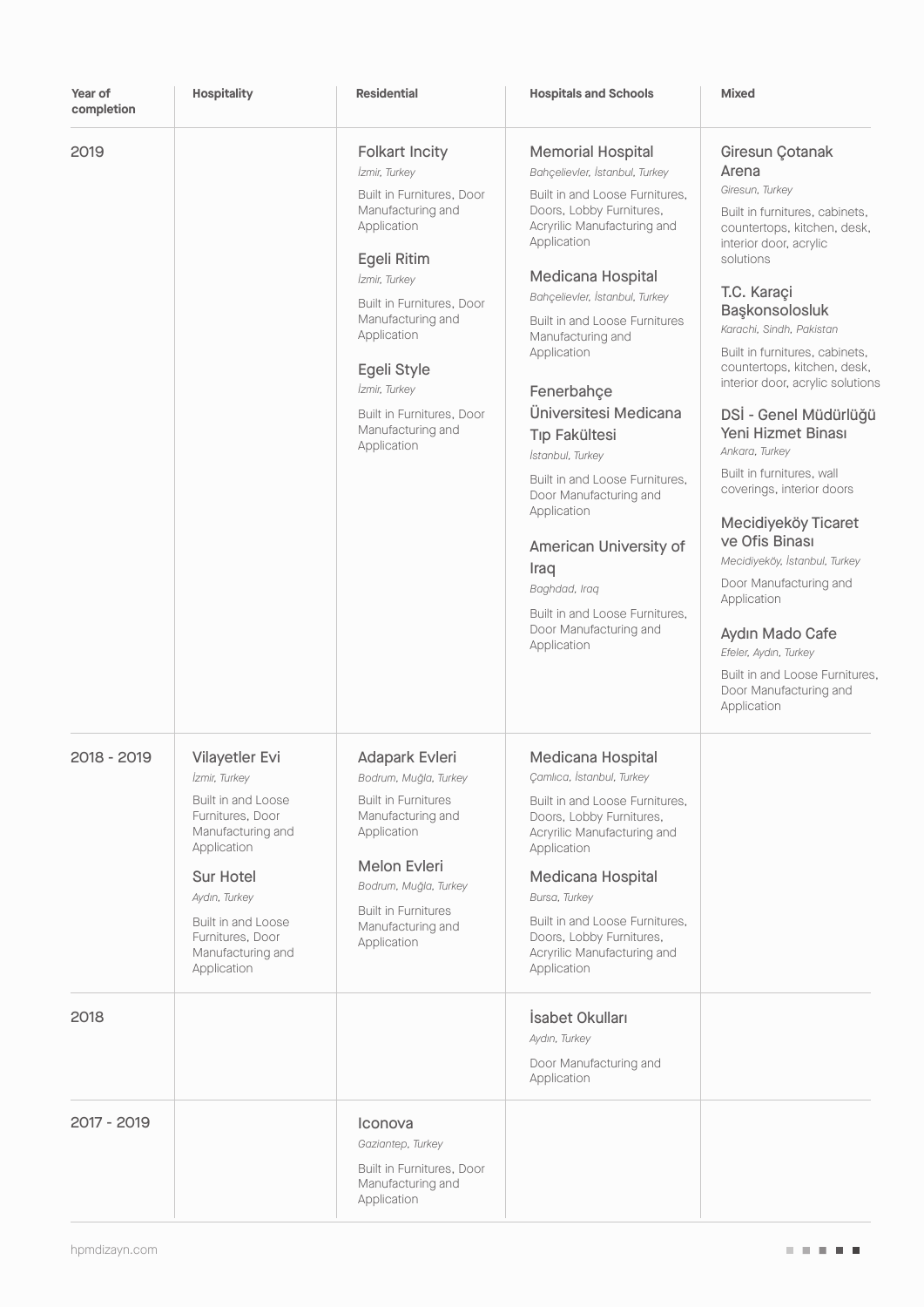| Year of<br>completion | Hospitality                                                                                                                                                                                                                                                                                                                                                                                                                                                                                                                                                                                       | <b>Residential</b>                                                                                                                                                                                                                     | <b>Hospitals and Schools</b>                                                                                                                                         | <b>Mixed</b>                                                                                                                                                                                |
|-----------------------|---------------------------------------------------------------------------------------------------------------------------------------------------------------------------------------------------------------------------------------------------------------------------------------------------------------------------------------------------------------------------------------------------------------------------------------------------------------------------------------------------------------------------------------------------------------------------------------------------|----------------------------------------------------------------------------------------------------------------------------------------------------------------------------------------------------------------------------------------|----------------------------------------------------------------------------------------------------------------------------------------------------------------------|---------------------------------------------------------------------------------------------------------------------------------------------------------------------------------------------|
| 2017 - 2018           |                                                                                                                                                                                                                                                                                                                                                                                                                                                                                                                                                                                                   |                                                                                                                                                                                                                                        | <b>Modiin Palace</b><br><i>Israel</i><br><b>Built in and Loose</b><br>Furnitures Manufacturing                                                                       |                                                                                                                                                                                             |
| 2017                  | Aymira Hotel & Spa<br>Aydın, Turkey<br>Built in and Loose<br>Furnitures, Doors,<br>Public Area Furniture<br>Manufacturing and<br>Application                                                                                                                                                                                                                                                                                                                                                                                                                                                      | Arsemia Residence<br>Aydın, Turkey<br><b>Built in Furnitures</b><br>Manufacturing and<br>Application                                                                                                                                   |                                                                                                                                                                      | Alsancak Unlu<br>Mamüller<br>Aydın, Turkey<br>Built in and Loose<br>Furnitures, Door<br>Manufacturing and<br>Application                                                                    |
| 2016 - 2017           | Korumar Ephesus<br>Beach & Spa Resort<br>Selçuk, İzmir, Turkey<br>Built in and Loose<br>Furnitures, Doors<br>Manufacturing and<br>Application                                                                                                                                                                                                                                                                                                                                                                                                                                                     | <b>Hiddenbay Teos</b><br>Evleri<br>İzmir, Turkey<br>Built in and Loose<br>Furnitures, Doors<br>Manufacturing and<br>Application                                                                                                        | <b>Medicalpark Hospital</b><br>Pendik, İstanbul, Turkey<br>Built in and Loose Furnitures,<br>Acryrilic Manufacturing and<br>Application                              | Bilişim Vadisi<br>Office & Plaza<br>Gebze, Turkey<br>Laminated - Lacquer<br>Painted Doors, Bathroom<br>Sink, Kitchen Counter,<br><b>Acrylic Applications</b><br>Manufacture and Application |
| 2016                  | Palm Wings<br>Ephesus Beach<br>Resort<br>Kuşadası, Aydın, Turkey<br>Built in and Loose<br>Furnitures, Door<br>Manufacturing and<br>Application<br>Charisma De Luxe<br>Hotel<br>Kuşadası, Aydın, Turkey<br>Built in and Loose<br>Furnitures, Doors,<br>Public Area Furniture<br>Manufacturing and<br>Application<br><b>Mercure Hotel</b><br>Vienna, Austria<br>Public Area Furniture<br>Manufacturing<br>Prime Petah Tikva<br>Hotel<br>Netenya, Israel<br>Built in and Loose<br>Furnitures Manufacturing<br>West Lagoon Hotel<br>Netenya, Israel<br>Built in and Loose<br>Furnitures Manufacturing | Sinpaş Ottomare<br>Palace<br>İstanbul, Turkey<br><b>Built in Furnitures</b><br>Manufacturing and<br>Application<br><b>Wings Residence</b><br>Kuşadası, Aydın, Turkey<br><b>Built in Furnitures</b><br>Manufacturing and<br>Application | Bahçeşehir Koleji<br>İstanbul, Turkey<br>Door Manufacturing and<br>Application<br>Bulvar İstanbul Okul<br>İstanbul, Turkey<br>Doors Manufacturing and<br>Application |                                                                                                                                                                                             |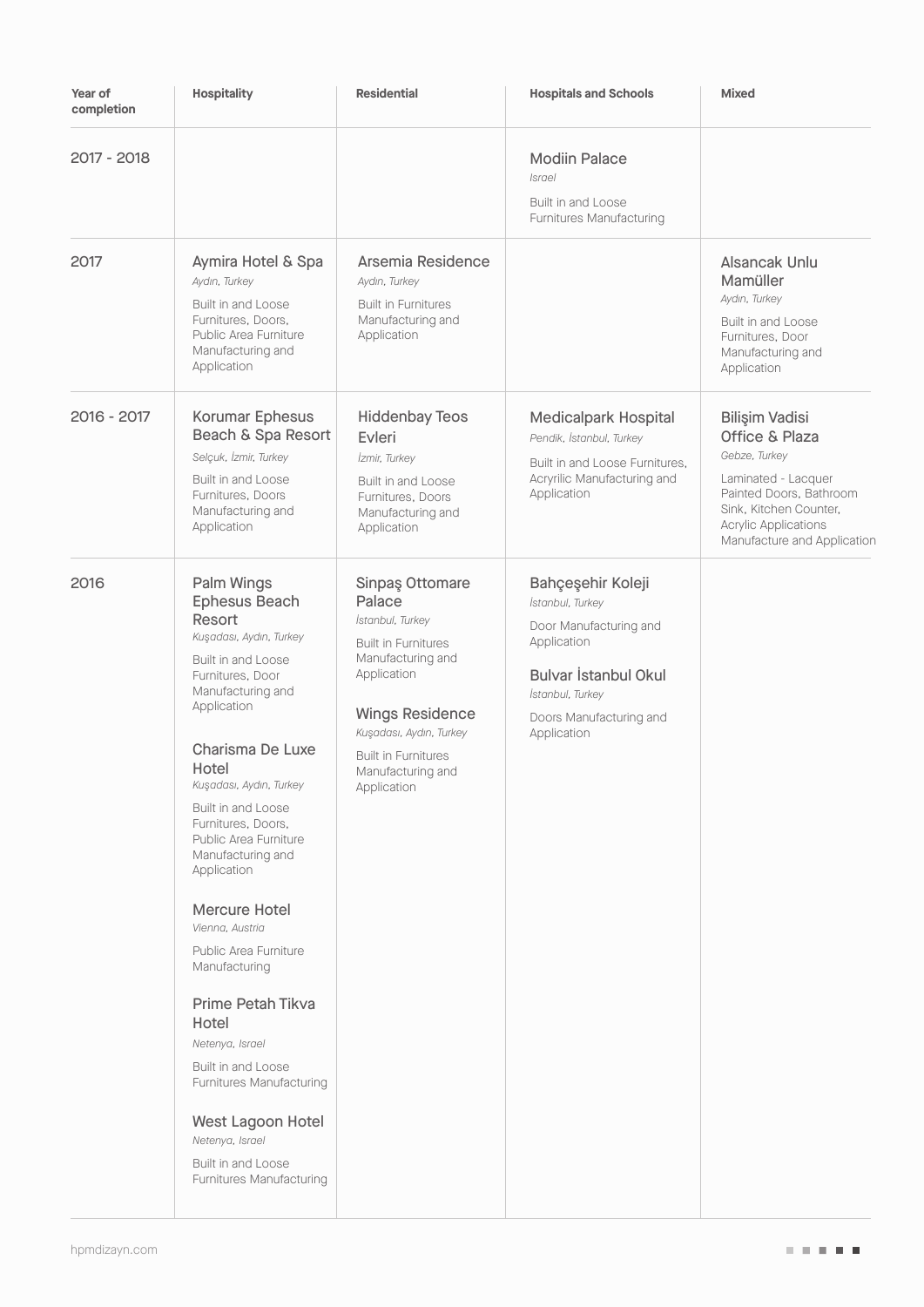| Year of<br>completion | Hospitality                                                                                                                                                                                                                                                                                                                                                                                                                                                                                             | <b>Residential</b> | <b>Hospitals and Schools</b> | Mixed                                                                                                                   |
|-----------------------|---------------------------------------------------------------------------------------------------------------------------------------------------------------------------------------------------------------------------------------------------------------------------------------------------------------------------------------------------------------------------------------------------------------------------------------------------------------------------------------------------------|--------------------|------------------------------|-------------------------------------------------------------------------------------------------------------------------|
| 2015                  | <b>Bet Amot Hotel</b><br>Telaviv, Israel<br>Built in and Loose<br>Furnitures, Door<br>Manufacturing<br><b>Drisco Project</b><br>Hotel<br>Eliat, Israel<br>Built in and Loose<br>Furnitures Manufacturing<br><b>Titanic Deluxe</b><br><b>Bodrum Hotel</b><br>Bodrum, Muğla, Turkey<br>Entrance, Bathroom,<br>Room Doors, Skirting<br>Manufacturing and<br>Application<br><b>Clarion Golden</b><br>Horn<br>İstanbul, Turkey<br>Built in and Loose<br>Furnitures, Door<br>Manufacturing and<br>Application |                    |                              |                                                                                                                         |
| 2014 - 2015           | Parus Hotel &<br>Yacth Club<br>Turkmenbashi, Turkmenistan<br>Built in and Loose<br>Furnitures, Door<br>Manufacturing and<br>Application<br>Dedeman Park<br>Hotel<br>Levent, İstanbul, Turkey<br>Built in and Loose<br>Furnitures, Door<br>Manufacturing and<br>Application                                                                                                                                                                                                                              |                    |                              | Leman Kültür Cafe<br>Kuşadası, Aydın, Turkey<br>Built in and Loose Furnitures,<br>Door Manufacturing and<br>Application |
| 2014                  | <b>Efeler Hotel</b><br>Aydın, Turkey<br>Built in and Loose<br>Furnitures, Doors,<br>Public Area Furniture<br>Manufacturing and<br>Application                                                                                                                                                                                                                                                                                                                                                           |                    |                              |                                                                                                                         |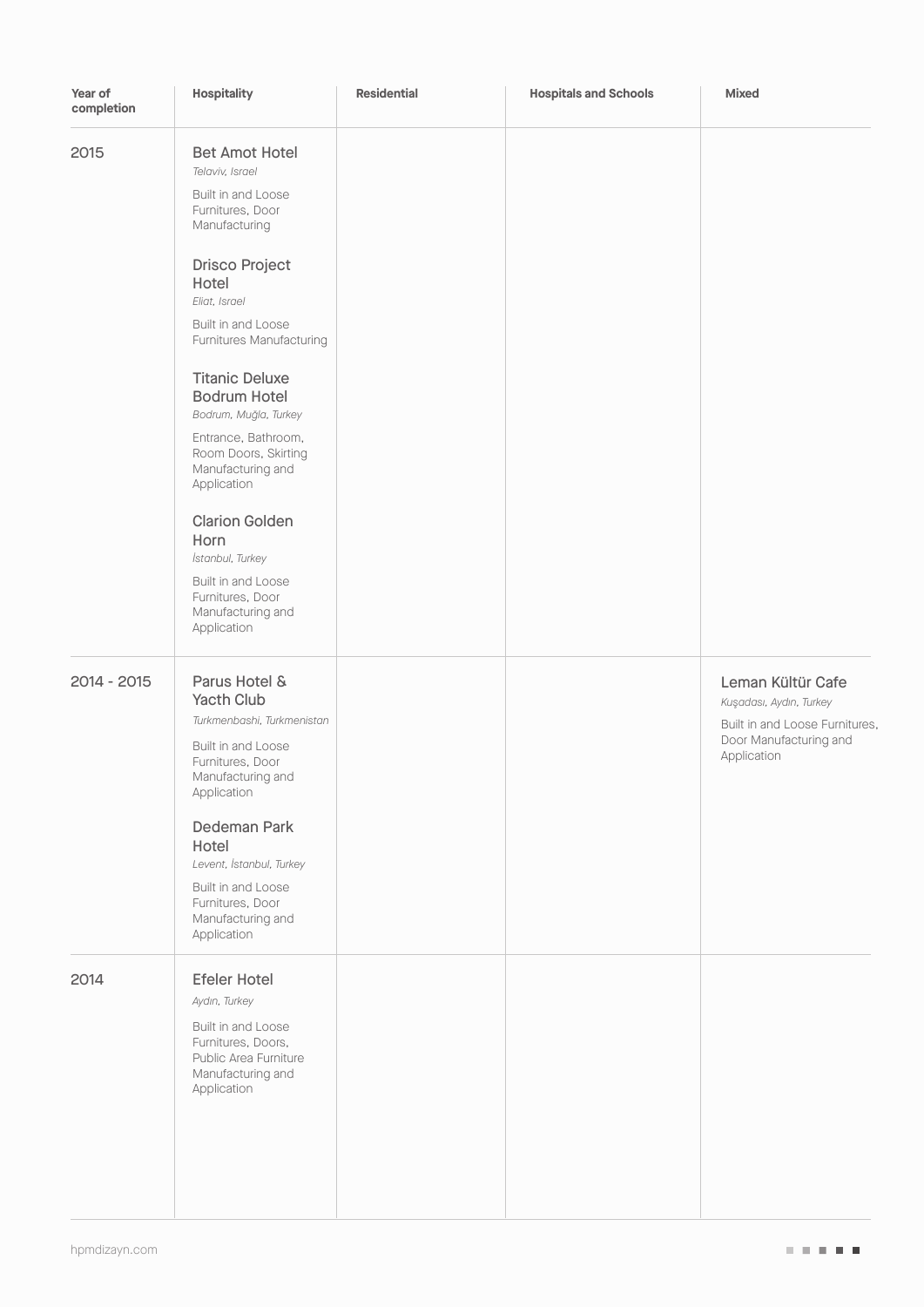| Year of<br>completion | Hospitality                                                                                                                                                                                                                                                                                                      | <b>Residential</b> | <b>Hospitals and Schools</b> | Mixed                                                                                                   |
|-----------------------|------------------------------------------------------------------------------------------------------------------------------------------------------------------------------------------------------------------------------------------------------------------------------------------------------------------|--------------------|------------------------------|---------------------------------------------------------------------------------------------------------|
| 2013                  | <b>Crowne Plaza</b><br>Berlin, Germany<br>Built in and Loose<br>Furnitures, Doors,<br>Public Area Furniture<br>Manufacturing and<br>Application                                                                                                                                                                  |                    |                              |                                                                                                         |
| 2012                  | <b>Herods Palace Eilat</b><br>Eilat, ISrael<br>Built in and Loose<br>Furnitures, Doors,<br>Public Area Furniture<br>Manufacturing and<br>Application                                                                                                                                                             |                    |                              |                                                                                                         |
| 2012 - 2013           | Double Tree By<br>Hilton<br>Kuşadası, Aydın, Turkey<br>Built in and Loose<br>Furnitures, Doors,<br>Public Area Furniture<br>Manufacturing and<br>Application<br>İlayda Hotel<br>Kuşadası, Aydın, Turkey<br>Built in and Loose<br>Furnitures, Doors,<br>Public Area Furniture<br>Manufacturing and<br>Application |                    |                              |                                                                                                         |
| 2011 - 2012           | Double Tree By<br>Hilton<br>Alsancak, İzmir, Turkey<br>Built in and Loose<br>Furnitures, Doors,<br>Public Area Furniture<br>Manufacturing and<br>Application                                                                                                                                                     |                    |                              |                                                                                                         |
| 2011                  |                                                                                                                                                                                                                                                                                                                  |                    |                              | Paşa Konağı<br>Aydın, Turkey<br>Built in and Loose Furnitures,<br>Door Manufacturing and<br>Application |